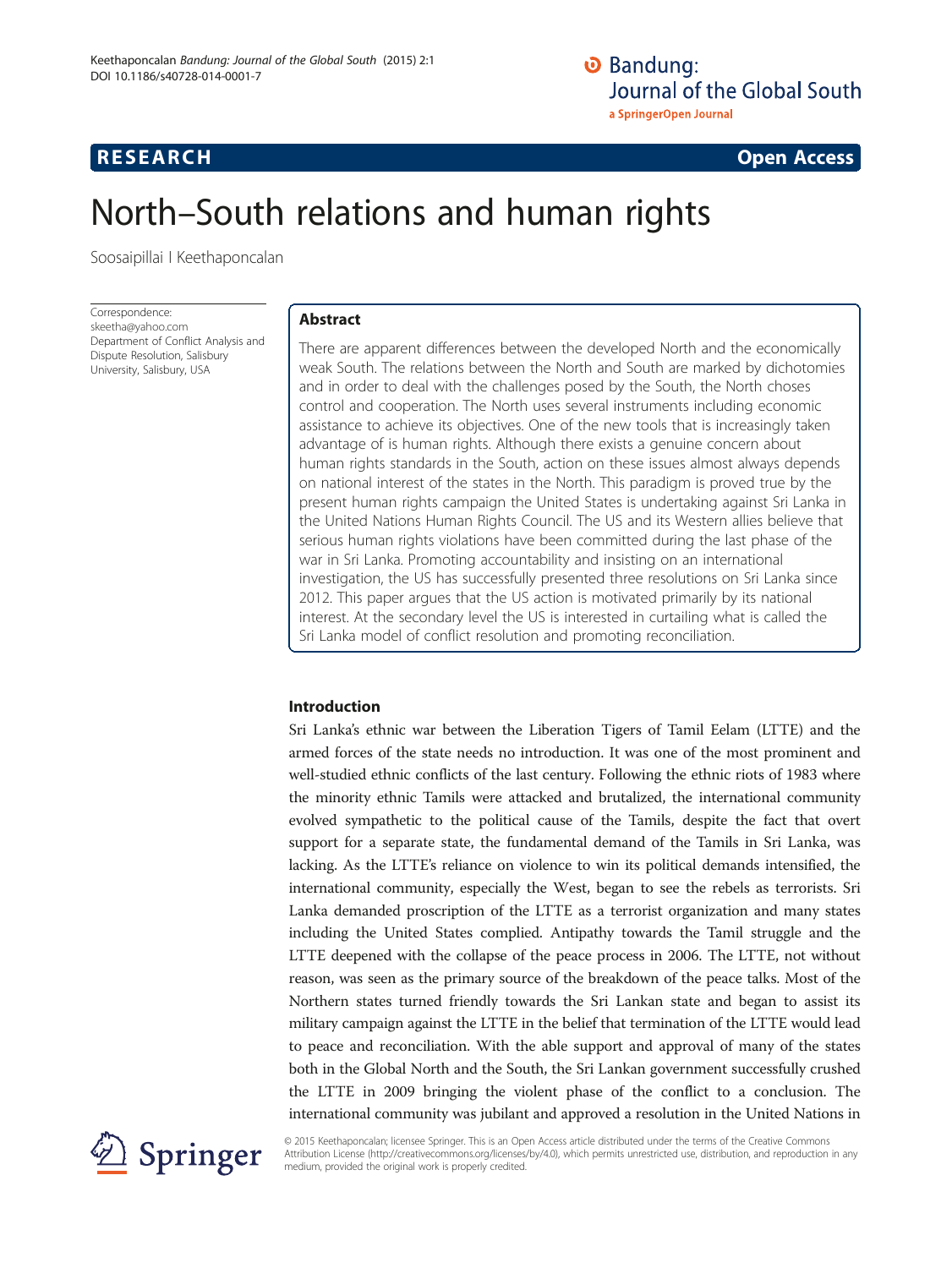2009 commending Sri Lanka for terminating terrorism and protecting and promoting human rights.

However, the jubilation did not last long. Some of the Northern states turned hostile towards Sri Lanka based on reports of serious human rights violations allegedly committed by the state armed forces and so far, three resolutions have been successfully introduced in the UN Human Rights Council (UNHRC) promoting accountability, through an international investigation, which is seen by Sri Lanka as an assault on its sovereignty. This paper raises the question, why the United States, which assisted Sri Lanka during the final stages of the war, currently leads a campaign in the UNHRC against the country. The question has been examined through the lenses of North-South relations and the role of human rights on this relation. In addition to secondary data, primary information was collected from journalists and political figures who attend the annual UNHRC sittings in Geneva since 2012.

Literature on the nexus between foreign policies of the North and human rights clearly demonstrates that the North has a tendency to use human rights as a political tool. Although there has been a genuine concern about human rights in the South, one cannot underestimate the interconnection between human rights slogans of the North and their national security and or interest. This paper argues that the United States led the campaign against Sri Lanka in the UNHRC primarily based on its strategic and national interest considerations. The following section on North-South relations argues that the North traditionally used different tools including monetary aid to preserve the hegemonic relations with the South and currently human rights have become one of the new weapons in the arsenal. The next section on human rights deals with the way ideals of human rights have been incorporated into the foreign policies of leading members of the North and the nexus between human rights slogans and national interest. The rest of the paper explores the Sri Lankan human rights issue in the UNHRC and the motives behind the American involvement.

## North-South relations and dichotomies

Despite the refusal of some commentators to believe that a "divide" exists between the South and the North, a vast majority of analysts and researchers agree that following the evaporation of clashes between the East and the West, South – North relations are at a turning point (European Communities [1998\)](#page-13-0). There has been a general agreement that North and South are different in nature and characteristics and the relations between the North and the South are being marred, overtly and subtly, by disagreements and tension at least on some of the critical international issues. There has always been a disparity between the states of the North and the South largely due to colonial past and nature and structure of the international system established after the end of the Second World War. Lees ([2012\)](#page-13-0) for example, argues that these inequalities are caused by what he calls "deep structure" of the international system (p. 209). Some of the states in the Global South are currently emerging as powerful international entities and are beginning to possess capacity to challenge the predominance of the Northern states in the international system. China, India and Brazil are some of the cases in point (Mickelson [2009](#page-14-0)). This certainly is one reason why relations between the North and South are becoming intense and the Global South is beginning to capture the attention of powerful states and international commentators.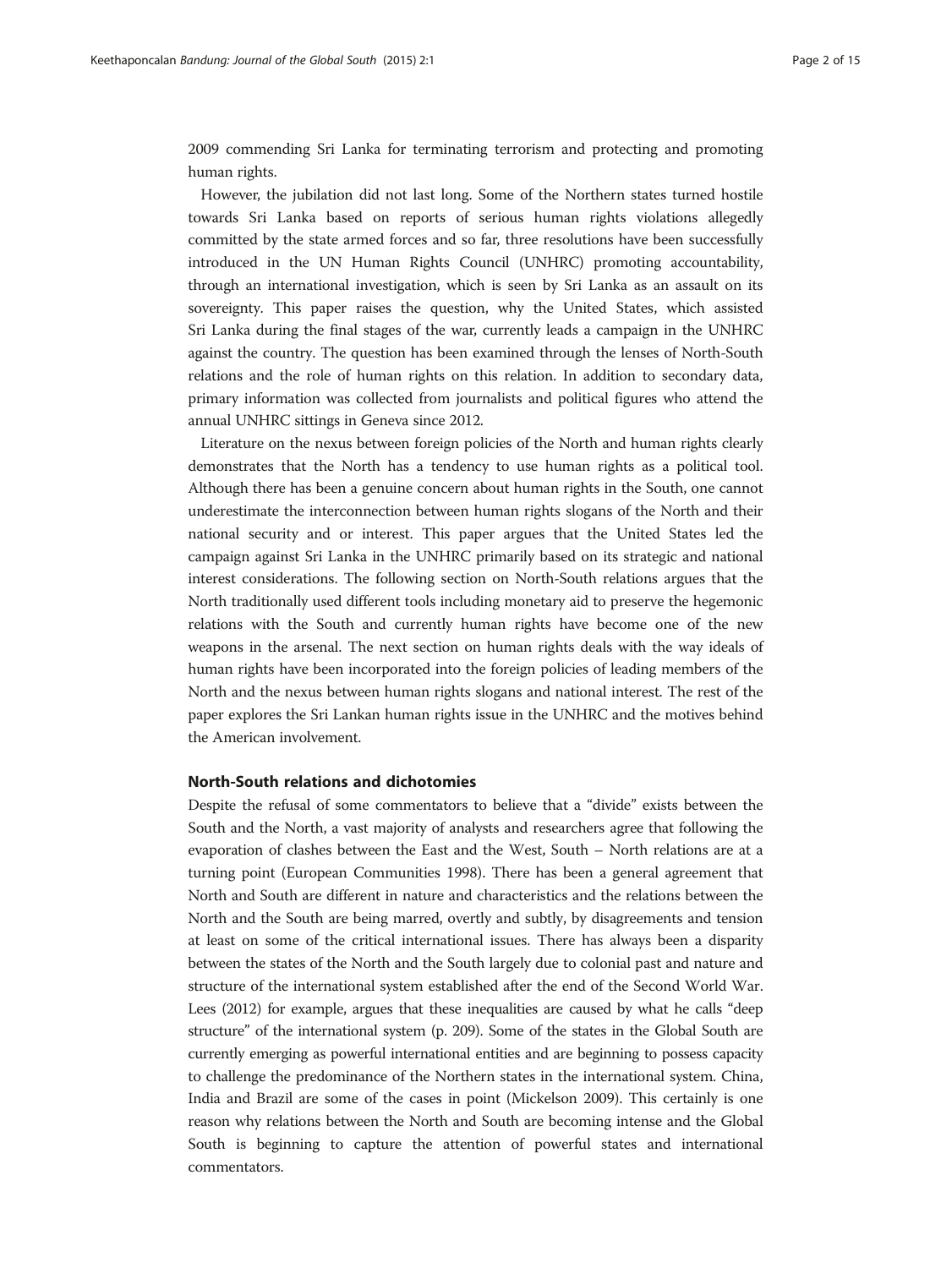Notwithstanding the growing significance of the Global South in international affairs, defining the North and South precisely has not been an easy task. The nomenclature indicates that these are geographical entities. As McDougall ([2011](#page-14-0)) points out, "Global South is more geographically based, referring to the position of Africa, Asia and Latin America" (p. 361). Arguing that North-South categorization lacks a high level of homogeneity, Reuveny and Thompson [\(2007\)](#page-14-0) point out "the dichotomy works as long as no one assumes a high degree of homogeneity in the two zones. If one places the North Pole at the top of one's globe, most less developed states are located in the south of most of the more developed and affluent states" (p. 557). However, as McDougall ([2011\)](#page-14-0) rightly indicates, theorizing the South as a geographical entity "requires qualification in relation to the location of Australia and New Zealand" as they lack the characteristics of typical states of the South (p. 362). One of the defining features of the South, according to McDougall ([2011](#page-14-0), 362) is low to middle per capita income of these countries. Australia and New Zealand for example are not low or middle income countries. It is therefore clear that North and South cannot be defined merely by geography alone.

North and South are essentially socio-political and economic entities. Therefore, they are increasingly being defined by their development status. Horowitz (1996) for example, called the North, "industrialized" and wealthy and the South, "under-developed" (Horowitz [1996](#page-13-0), 3). He argued that "there is a marked divergence in economic conditions and standards of living between the industrialized and the less developed countries of the world" (p. 3). Pointing to the divergence within these categories Mickelson [\(2009\)](#page-14-0) argues that "while there have always been problems with seeing the Global South as some kind of monolith, it is certainly possible to argue that it no longer makes any sense to speak of 'the south' when countries like China, India and Brazil appear to be in a completely different category and therefore, need to be treated in a different way" (p. 418). Defining the North-South divide in terms of economic development has led to the conception that the South is inherently problematic and entails several weaknesses. According to Maggie Black (2007), countries needing development have several shortcomings (Quoted in Weiss [2009,](#page-14-0) p. 272). Calling North the "well-off" and the South "less well-off" and "poor and malnourished", Reuveny and Thompson [\(2007\)](#page-14-0) point out that the North sees several problems in regards to the South. They contend that "there are, of course, all sorts of concerns" but the main issues involve violent conflicts, need for external intervention, nuclear proliferation, migration pressures, infectious disease, environmental degradation, global warming, and over-population (Reuveny and Thompson [2007:](#page-14-0) 558). It is imperative to note that the above list is symptomatic of some of the negative stereotype that exists within the North about the South, which is also a part of the dichotomy.

In addition to the problem the North sees in the South and the fact that some of the states of the South are emerging as key international players with considerable clout creates added pressure on the North. This problem is no more evident than in climate change politics and negotiations. As Hurrell and Sengupta ([2012\)](#page-13-0) point out "…the story of the Copenhagen climate conference in December 2009 has been used as a vignette to capture this power shift, with the BASIC group of countries (Brazil, South Africa, India and China) sidelining Europe in climate change negotiations and forcing the United States to negotiate within a very different institutional context. Moreover, if emerging powers are seen as increasingly influential and important players, their rise is also commonly viewed as having made an already difficult problem still more intractable" (p. 463).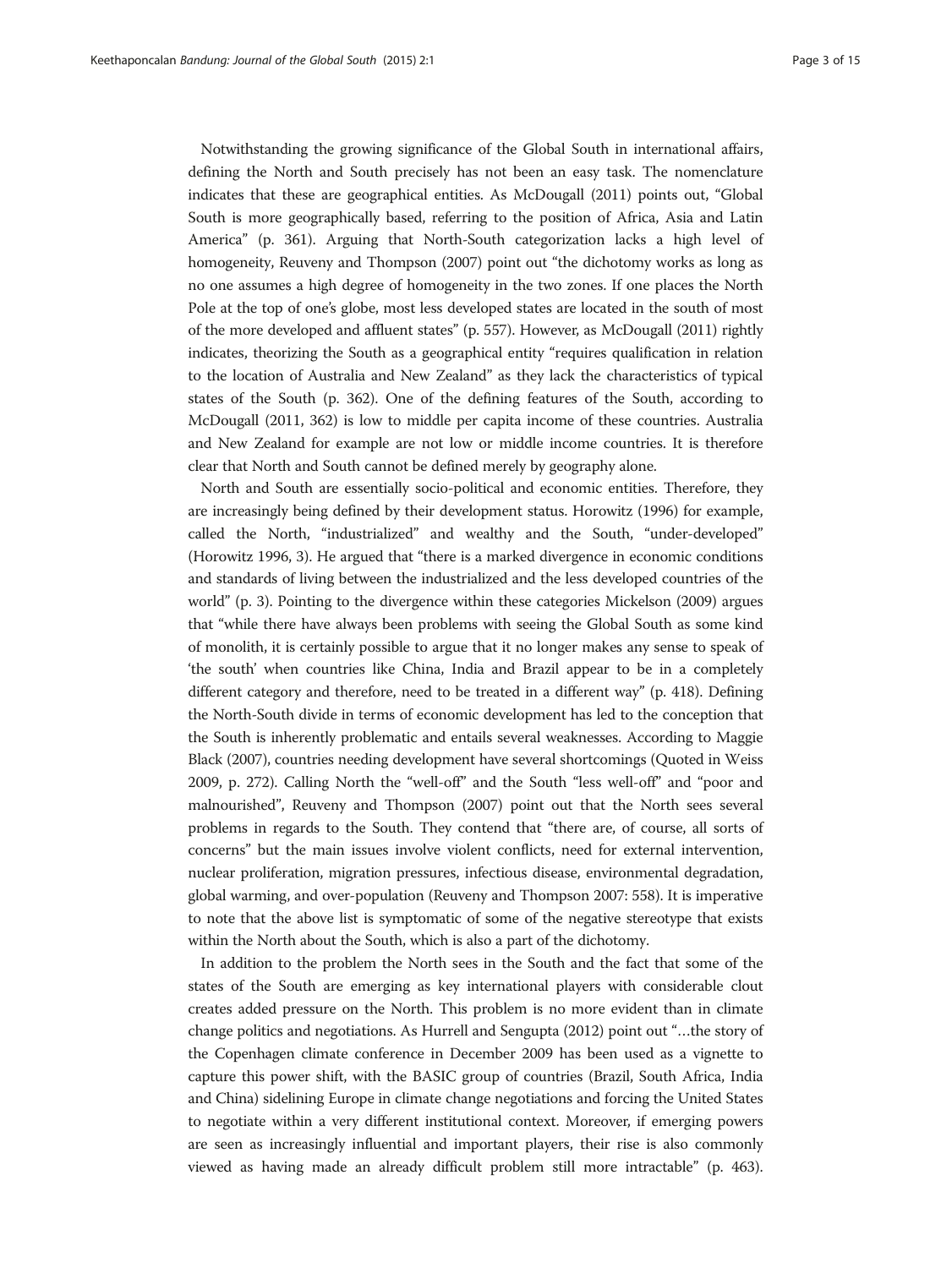According to Hurrell and Sengupta ([2012\)](#page-13-0), the rise of Southern states is seen as problematic because, first, the rising powers will seek to alter the status quo. Second, they challenge the Western understanding of legitimacy, fairness, and responsibility. Third, "emerging powers are a problem not just because of their high growth rates and rapid development but also because of the increasingly central role that they are playing within a global capital system" (p. 465). According to Ibrahim Elnur ([2003](#page-13-0)), the gap between the North and South is still widening, not narrowing.

These realities unavoidably create inconsistencies and tension between the North and the South leading to serious disagreements on a multitude of issues. For example, as Jacob and Linner ([2005](#page-13-0)) maintain, "one of the persistent trends of major international environmental negotiations…has been the emergence of irreconcilable differences between the North and South" (p. 403). The North and the South disagree on a range of issues from cause of global warming to climate change policy to terrorism. This doesn't mean that they could act independently as they are in a way interdependent on each other (European Communities [1998\)](#page-13-0). The terms of the relationship, or the agenda, so to speak, is set by the North or the powerful Western states. The North chose control of and or cooperation with, states of the South in order to deal with the challenges posed by the South and to achieve their national interest. Development aid, military pressure, and diplomatic interventions are some of the traditional tools used to ensure powerful states' interest vis-à-vis the South (Ayoob [2007;](#page-13-0) Haider [2011\)](#page-13-0). Since the recent past however, the North is beginning to take advantage of new tools. Bessa ([2009\)](#page-13-0) for instance, argues that the North has currently redefined resettlement of refugees "as an exclusive protection tool and instrument of international cooperation" (p. 91). Another newly emerged or emerging instrument certainly is human rights as the West is increasingly using human rights as a foreign policy tool.

#### Human rights and foreign policy

Traces of the link between foreign policy of major states and human rights could be found in the political history of Europe a few centuries ago. Yet, the nexus between these two subjects became prominent since the mid-seventies and the early eighties. The West, especially the United States of America and the United Kingdom, obviously led the campaign for greater human rights standards in the Third World countries or the South since this period. Forsythe [\(2002](#page-13-0)) confirms that human rights became a "fixture" on the US foreign policy and international agenda since the mid-1970s (p. 501). Robin Cook ([2002\)](#page-13-0), former Member of Parliament of the United Kingdom, in a commentary claimed that "on taking office as Foreign Secretary in 1977, I placed the promotion and protection of human rights at the heart of the new Labor government's foreign policy" (p. 45). Other European countries also currently pay particular attention to human rights and have incorporated ideals of human rights into their domestic policies as well as their relations with other countries.

President Jimmy Carter was instrumental in turning the US foreign policy firmly towards human rights and democracy in what the North considers problematic areas. As pointed out by Schmitz and Walker ([2004](#page-14-0)), "from the first day of his presidency, Jimmy Carter set out to fundamentally alter the direction of American foreign policy. Coming to office in the wake of the disillusionment brought about by the Vietnam War, Watergate, and the Senate Select Committee on Intelligence (Church Committee) revelations on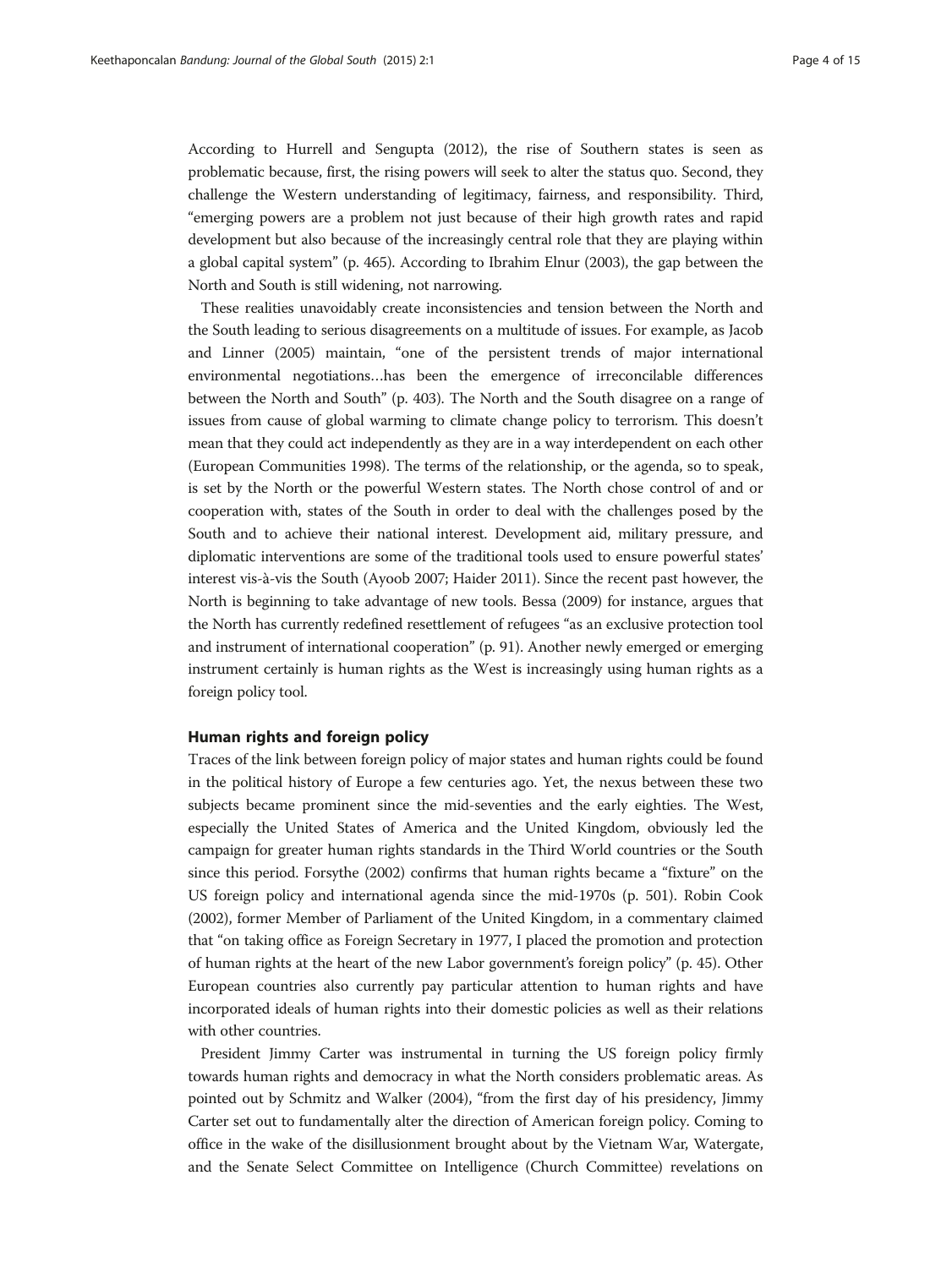Central Intelligence Agency (CIA) covert activities abroad, Carter promised a new direction to American foreign policy by shaping it around the principles of human rights and nonintervention" (p. 113). In 1977 the Carter administration developed a comprehensive policy framework that made human rights the central component of the American foreign policy (Schmitz and Walker [2004](#page-14-0)). Yet, even Carter could not promote human rights at the expense of national interest and his own political survival. It is imperative to note that Carter's foreign policy was criticized especially in the United States as weak and naïve. Implying that security and national interest are fundamental, Carter in 1977 declared that "human rights cannot be the only goal of our foreign policy, not in a world in which peace is literally a matter of survival" (Quoted in Forsythe [1980](#page-13-0), 38).

This however, did not mean that America gave up on its human rights centered foreign policy entirely, as it is one of the corner stones of American foreign policy now (Forsythe [2002\)](#page-13-0). A firm commitment however to what is generally called the "ethical foreign policy" is missing. It is pointed out that "while the United States has long embraced human rights and democracy as ideological values, in times of conflict such values may be eclipsed by the demand of security" (Blanton [2005](#page-13-0), 649). For example, "the Carter administration has directed more diplomacy to criticizing the Soviet violations of human rights than the Chinese violations" because "the United States had important security interests with the Soviet (Union)…and far more economic interests in Russia than in China" during the Cold War (Forsythe [1980](#page-13-0), 43). During the Cold War the United States also extended military and financial support, which also included transfer of weapons to regimes with questionable human rights records and authoritarian tendencies if they were useful instruments to counter security threat from the Soviet Union (Blanton [2005](#page-13-0)). Nevertheless, human rights slogans were also used against the Soviet Union as a useful tool. The Western powers "saw human rights issues as a stick with which to beat the Soviet Union to lessen its appeal to their own citizens and thus curb its influence. Like all Wars of attrition, superpower competition during the Cold War was based not only on establishing military, economic, territorial and political supremacy over the enemy but was also delegitimizing the adversary's political system by assuming the moral high ground" (Pedaliu [2007](#page-14-0), 186).

Many of the European states have also committed to better human rights standards around the world and inclined to use human rights as a foreign policy tool. Member states of the European Community, through the Copenhagen Declaration proclaimed their determination to "defend" the principles of representative democracy, rule of law, social justice and human rights (King [1999\)](#page-13-0). It is generally believed that the European countries are more proactive and genuine in terms of ensuring a vibrant HR culture in the South, compared to for example, the United States. However, even these countries could not delink human rights concerns from their own national interest considerations. For example, European commitment to human rights came under severe threat during the political troubles in Greece in the late 1960s. A military junta came to power through a coup and relied on repression to stay in power. Commentators pointed out that the "Western European Governments uncomfortably and silently acknowledged that the Cold War and the stability of the South-Eastern flank of NATO had to take precedence over the violation of the democratic process in Greece and decided to treat the whole messy situation as an internal matter" (Pedaliu [2007](#page-14-0), 189).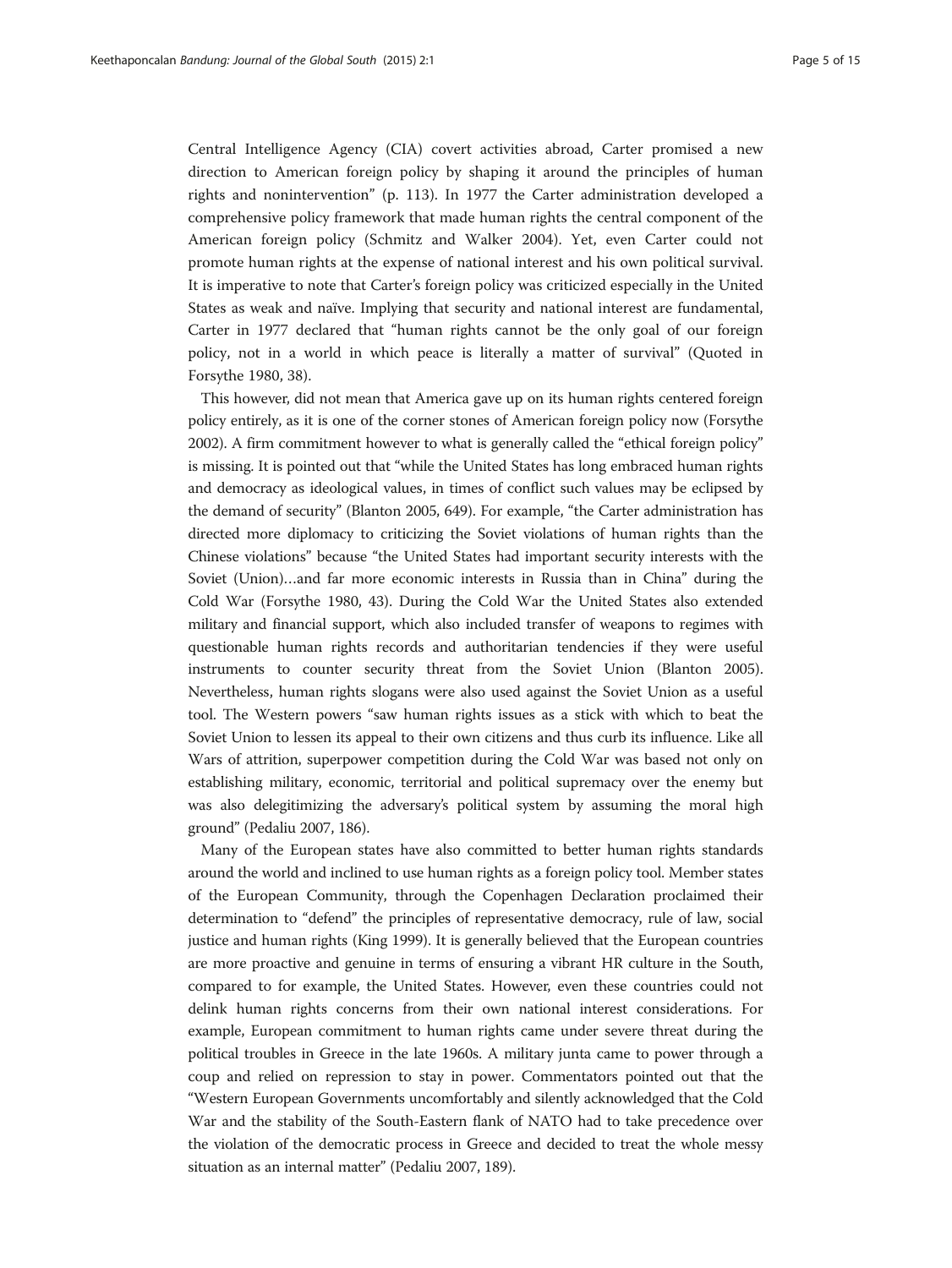The United Kingdom, another European human rights champion of the Third World countries, could not or was not willing to criticize some of its allies. Evan Luard, a former Member of Parliament from Oxford who served as a junior minister in the Foreign and Commonwealth Office, believed that the Labor Government which espoused active human rights promotion "found that Britain's close economic investments with South Africa sometimes constrained it to be cautious towards proposals for international action against that country which might involve economic sanctions" (Luard [1980](#page-13-0), 581). Pointing to the ambiguity of human rights policies of European states, Forsythe ([2002](#page-13-0)) argues that France, "while presenting itself to the world as a champion of The Rights of Man and submitting its own policies to the review of the European Court on Human Rights, has compiled a rather lengthy record of support for dictatorship in Africa" (p. 501).

Australia, another member of the Global North, hardly defended human rights in the South largely due to its location in the South and the realities created by geopolitics. Summing up Australia's commitment to human rights internationally, Saul ([2011](#page-14-0)) contends "unlike that of its close ally, the United States, Australian foreign policy since 1945 has never been animated by an equivalent sense of civilizing moral mission and ideological purpose in the area of human rights" (p. 423). For example, Australia recognized the Indonesian occupation of East Timor, adopted unreserved friendly relations with Israel despite its problematic conduct in the occupied territories of Palestine, and desisted from criticizing China. Australia is keen to preserve cordial relations and a partnership with China despite its questionable human rights record due to China's strategic and economic significance (Mackerras [2000\)](#page-14-0). Another example is Australia's relations with Myanmar. According to McGregore ([2005\)](#page-14-0), Australian "governments refrained from publicly criticizing Burma, for example on being governed by an unelected military regime, on the large number of political prisoners, media censorship or the ongoing violent civil wars with ethnic minorities" (p. 199). Even on the allegations of human rights violation during the last phase of the war in Sri Lanka, Australia opposed an international investigation against Sri Lanka due to its need to prevent what is generally termed the "boat people", some of whom were ethnic Tamil, reaching Australia from Sri Lanka.

Hence, a cursory look at the literature on the linkage between foreign policies of the states of the North and human rights leads us to conclude that (1) there exists an ethically and morally based concern about the state of human rights in the less developed world among most of the Western world, and (2) action on this issue almost always has been linked to their national security and interest. This linkage has three dimensions: (1) at times, human rights were used as a weapon against enemy or unfriendly states in order to achieve national interest of the states of the North, (2) states of the North resisted the temptation to condemn and or criticize human rights violations in the South when they had the potential to impede their national interest, and (3) human rights slogans turn louder when the impact on their national interest is absent or milder. Currently, the United States is using HR as a tool against Sri Lanka in order to achieve its strategic interests in the South Asian and the Indian Ocean regions, while, at the secondary level, trying to promote international peace and order and the socio-political wellbeing of the minority communities in this country.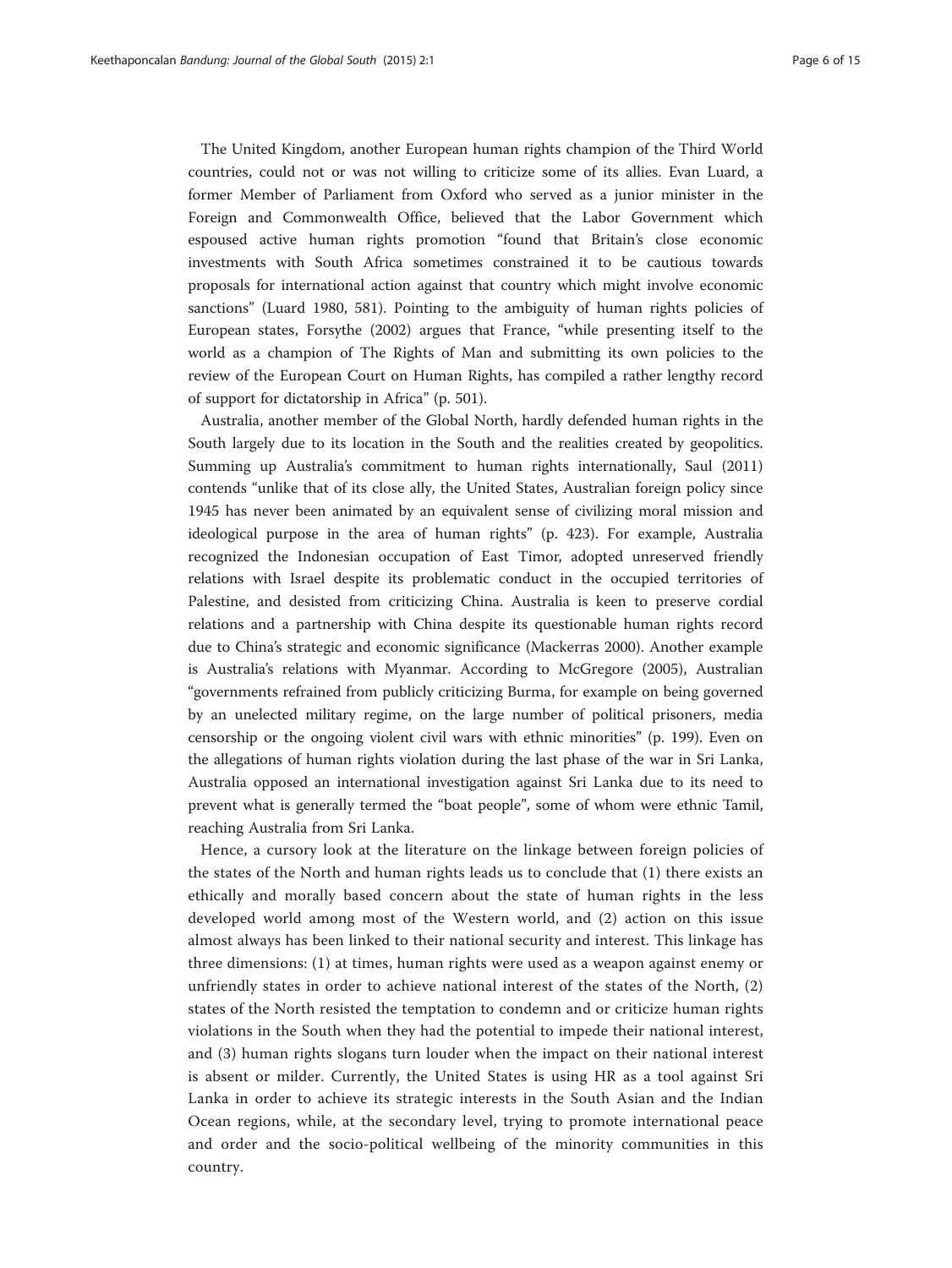#### Post-war Sri Lanka in the UNHRC

As pointed out elsewhere in this essay, in May 2009, the UNHRC passed a resolution commending Sri Lanka for successfully terminating terrorism. It is imperative to note that this resolution was a result of what could be termed a coup of sorts by states of the South, which were also friends of Sri Lanka. Although an international euphoria and jubilation was created by the end of the war, human rights concerns were also raised almost at the same time by international human rights lobbies. Consequently, some of the European countries sponsored a resolution on Sri Lanka, which called for an internal investigation into possible war crimes. The original draft resolution however did not have adequate backing within the Council and the Sri Lankan lobby wasted no time in presenting its own counter resolution titled Assistance to Sri Lanka in the Promotion and Protection of Human Rights, which was adopted with the approval of 29 states, none of which were part of the North; they all came from the Global South. These countries held the view that the Council should not interfere in the internal matters of member states and human rights should not be used as a political tool against any of the member states. The matter of the fact is that these countries, unlike the West, never considered human rights as an important element of foreign policy formulation. Of significance is the fact that the North-South rivalry on the question of human rights unfolded in Geneva with most of the Northern states taking a critical view and the Global South defending Sri Lanka. In a way this rivalry still continues.

One could argue that in 2009, the Northern states were thoroughly defeated by some of the leading members of the Global South, including China, India and Pakistan. The defeat of the West-sponsored resolution was seen by human rights advocates and concerned states as a setback for the wellbeing of the war affected people in Sri Lanka and those who were in what was popularly called the "welfare camps", where about 300,000 Tamil people were interned. A noteworthy fact is that the United States did not play a visible role in the 2009 original resolution against Sri Lanka and it was the European states including Switzerland, Germany, and the United Kingdom that were in the forefront. One reason why the US did not play a noticeable role was that the US was in fact assisting Sri Lanka's military campaign against the LTTE during the last phase of the war. According to Jeffrey Lunstead [\(2011](#page-14-0)), a former US ambassador to Sri Lanka, the US began to undertake concrete measures against the LTTE, especially against its international network since the collapse of the peace process in 2006. For instance, a number of LTTE international operatives were arrested for various offences linked to assisting the rebels. Lunstead ([2011\)](#page-14-0) pointed out that "although the LTTE had been designated as an FTO (Foreign Terrorist Organization) in 1997, making material support for it illegal, there were no legal actions against LTTE supporters until 2006" (p. 67) The US also extended considerable military assistance to Sri Lanka during this period to boost its military campaign.

Therefore, the US, in the immediate aftermath of the end of the war in 2009, was not in a position to vehemently criticize or take action against Sri Lanka. As the international outcry against Sri Lanka intensified and under pressure from the human rights lobby, the UN began to show interest in the human rights violation related issues in Sri Lanka. Ban Ki-moon, the Secretary General of the UN, announced the appointment of a three member group of experts to investigate the alleged human rights violations and advise him on accountability issues in June 2010. The panel report titled Report of the Secretary – General's Panel of Experts on Accountability in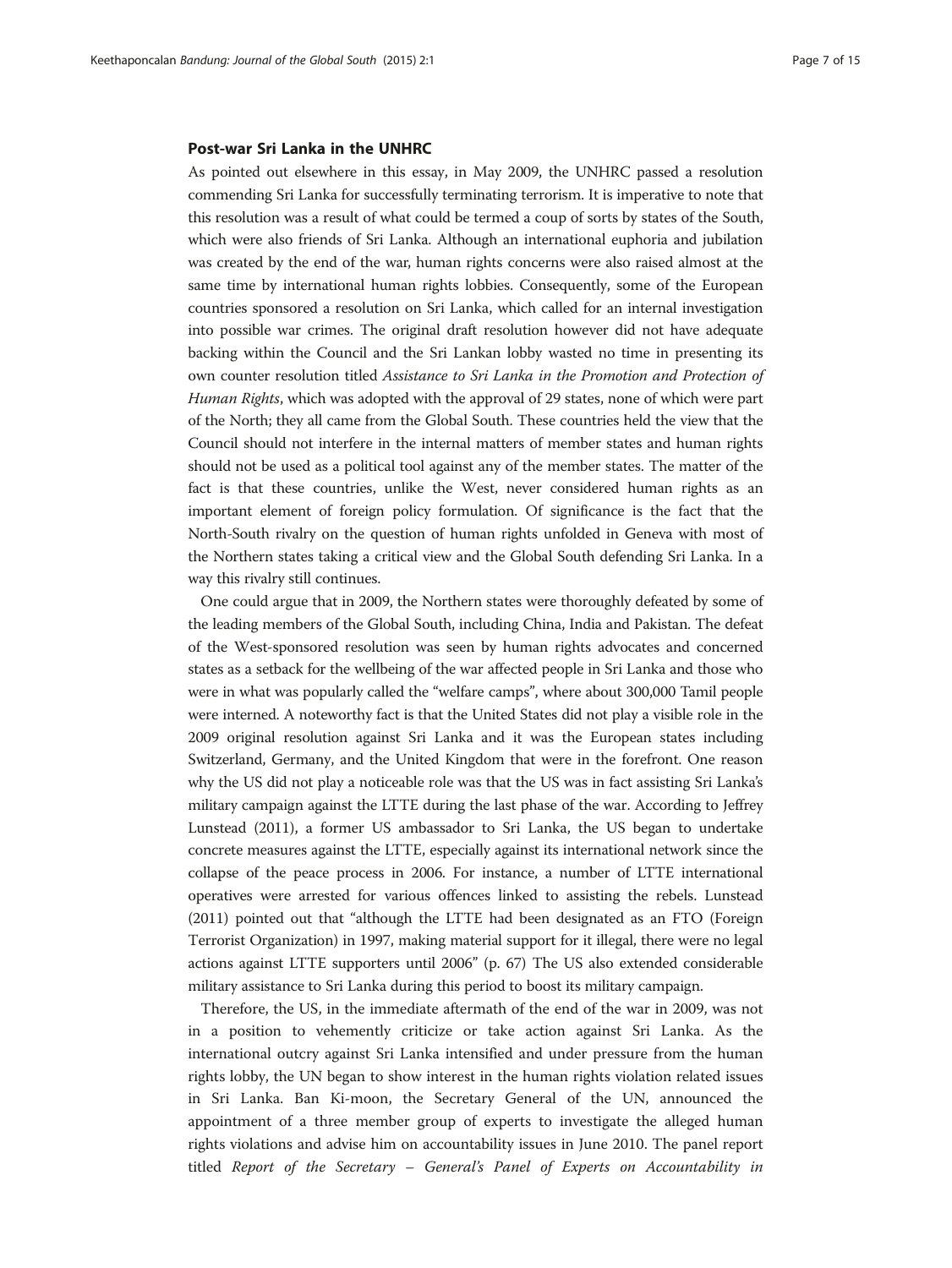Sri Lanka was released in March 2011. Finding the allegation against Sri Lanka and the Tamil rebels credible, the panel concluded that

The Panel's determination of credible allegations reveals a very different version of the final stages of the war than that maintained to this day by the Government of Sri Lanka. The Government says it pursued a 'humanitarian rescue operation' with a policy of 'zero civilian casualties.' In stark contrast, the Panel found credible allegations, which if proven, indicate that a wide range of serious violations of international humanitarian law and international human rights law were committed both by the Government of Sri Lanka and the LTTE, some of which would amount to war crimes and crimes against humanity. Indeed, the conduct of the war represented a grave assault on the entire regime of international law designed to protect individual dignity during both war and peace (United Nations [2011,](#page-14-0) ii).

The panel recommended the establishment of an "independent international mechanism", among other objectives, to "conduct investigations independently into the alleged violations" (p. viii).

This report and especially the recommendation for an international investigation formed the cornerstone of the future human rights campaign by the United States and some of its allies against Sri Lanka in the UNHRC. The United States argued that accountability established through a credible, preferably an international investigation, will facilitate ethnic reconciliation. Based on this notion, the US has sponsored and managed to adopt three resolutions on Sri Lanka since 2012. It seems that Sri Lanka and the US are currently engaged in a serious diplomatic scuffle in the UN Human Rights Council in Geneva. The first resolution of 2012 called "upon the Government of Sri Lanka to implement the constructive recommendations made in the report of the Lessons Learnt and Reconciliation Commission (LLRC) and to take all necessary additional steps to fulfill its relevant legal obligations and commitment to initiate credible and independent actions to ensure justice, equity, accountability and reconciliation for all Sri Lankans."<sup>a</sup> The 2013 resolution called upon the Government of Sri Lanka to "conduct an independent and credible investigation into allegations of violations of international human rights law and international humanitarian law, as applicable." Based on the assumption that Sri Lanka has not made adequate progress in addressing accountability issues and promoting reconciliation, the US-sponsored March 2014 resolution, while repeating the call for credible investigation by Sri Lanka, requested the Office of the High Commissioner to "undertake a comprehensive investigation into alleged serious violations and abuses of human rights and related crimes by both parties in Sri Lanka during the period covered by the Lessons Learnt and Reconciliation Commission, and to establish the facts and circumstances of such alleged violations and of the crimes perpetrated with a view to avoiding impunity and ensuring accountability, with assistance from relevant experts and special procedures mandate holders."

Now, since the Office of the High Commissioner (OHC) has been asked to investigate Sri Lanka, a team headed by international experts has already been appointed by the High Commissioner for Human Rights and it has commenced work. Sri Lanka, however, since the inception, refused to cooperate with any mechanism aimed at an international investigation, although it has demonstrated some degree of flexibility with regards to a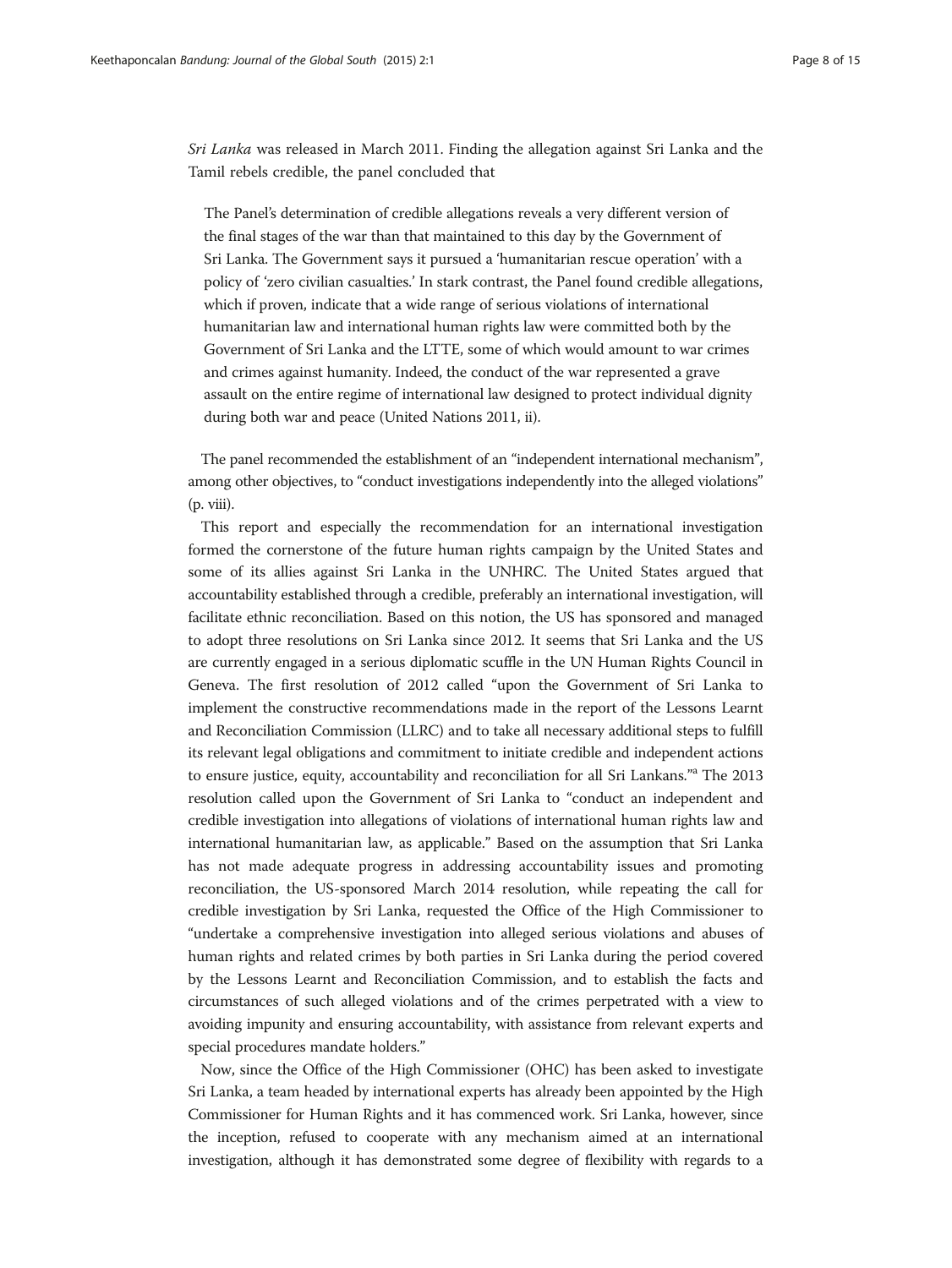domestic investigation. It has already declared that any team appointed by the OHC will not be allowed into Sri Lanka. Therefore, one can expect the tussle between Sri Lanka and the United States on this issue to continue for a while.

The pertinent question here is why the US, which backed the Sri Lankan government on its war efforts, now criticizes Sri Lanka on alleged human rights violations and undertakes a relatively robust campaign against its one-time ally. Elsewhere in this paper we have argued that there exists an ethically and morally-based concern about the state of human rights in the less developed world among most of the Northern world, and an action on this issue almost always is linked to national security and interest of the powerful states. National security and interest take precedence over any other concerns. The fundamental reason why the US is carrying forward a robust campaign against Sri Lanka is linked to the American strategic interest in the Indian Ocean region and South Asia. At the secondary level, the US is motivated by concerns about international peace and ethnic reconciliation in Sri Lanka. However, the question what changed is vital. The shift in the American attitude was closely linked to two major post war developments within Sri Lanka, which the US did not anticipate or desire. First, in the post war period, Sri Lanka leaned drastically towards China, marginalizing traditional allies like the US and some of the European states the country. The pro-Chinese tendencies of the Sri Lankan government are such, opposition parties have begun to claim that Sri Lanka has become a colony of China. Second, when the US extended military support to the Sri Lankan government during the last phase of the war, it expected the Sri Lankan government to introduce political measures to address the legitimate issues of the Tamil community. It believed that the Sri Lankan government would devolve political powers to the North-East provinces and work towards ethnic reconciliation. The Sri Lankan government however did not demonstrate any interest in devolving powers as it believed that the conflict had been resolved with the decimation of the LTTE. What disappointed the US the most was that there has been a process of consolidation of majority rule, which only helped to further polarize ethnic communities. These two factors are critical in understanding the change of the US policy towards Sri Lanka. The following sections of this essay discuss three motivating factors behind the American action and agenda.

#### Strategic interest

A number of commentators erroneously subscribe to the notion that the US has very limited strategic interest in Sri Lanka. Jeffrey Lunstead [\(2011](#page-14-0)) for example points out that "the degree of engagement and commitment of US attention to the Sri Lankan peace process since it began in late 2001 has been out of proportion to US interest in Sri Lanka, where the US has no significant strategic interests.…US military interest in Sri Lanka is minimal" (p. 54). The problem with this approach is that it looks at Sri Lanka's significance to the US in isolation. Sri Lanka is not only a South Asian state but also located in a strategically significant space in the Indian Ocean. That is why this research argues that American strategic interest in Sri Lanka should be examined through its policies and purposes both in South Asia as a region and the Indian Ocean.

South Asia for a long time remained marginal in the US foreign policy schemes (Kreisberg [1989\)](#page-13-0). Summarizing the state of affairs, Grinter ([1993](#page-13-0)) argued "the United States does not have vital interests in South Asia. Unlike American interests in the Persian Gulf, the Caribbean, or in East Asia, where oil, geographic proximity, or enormous trade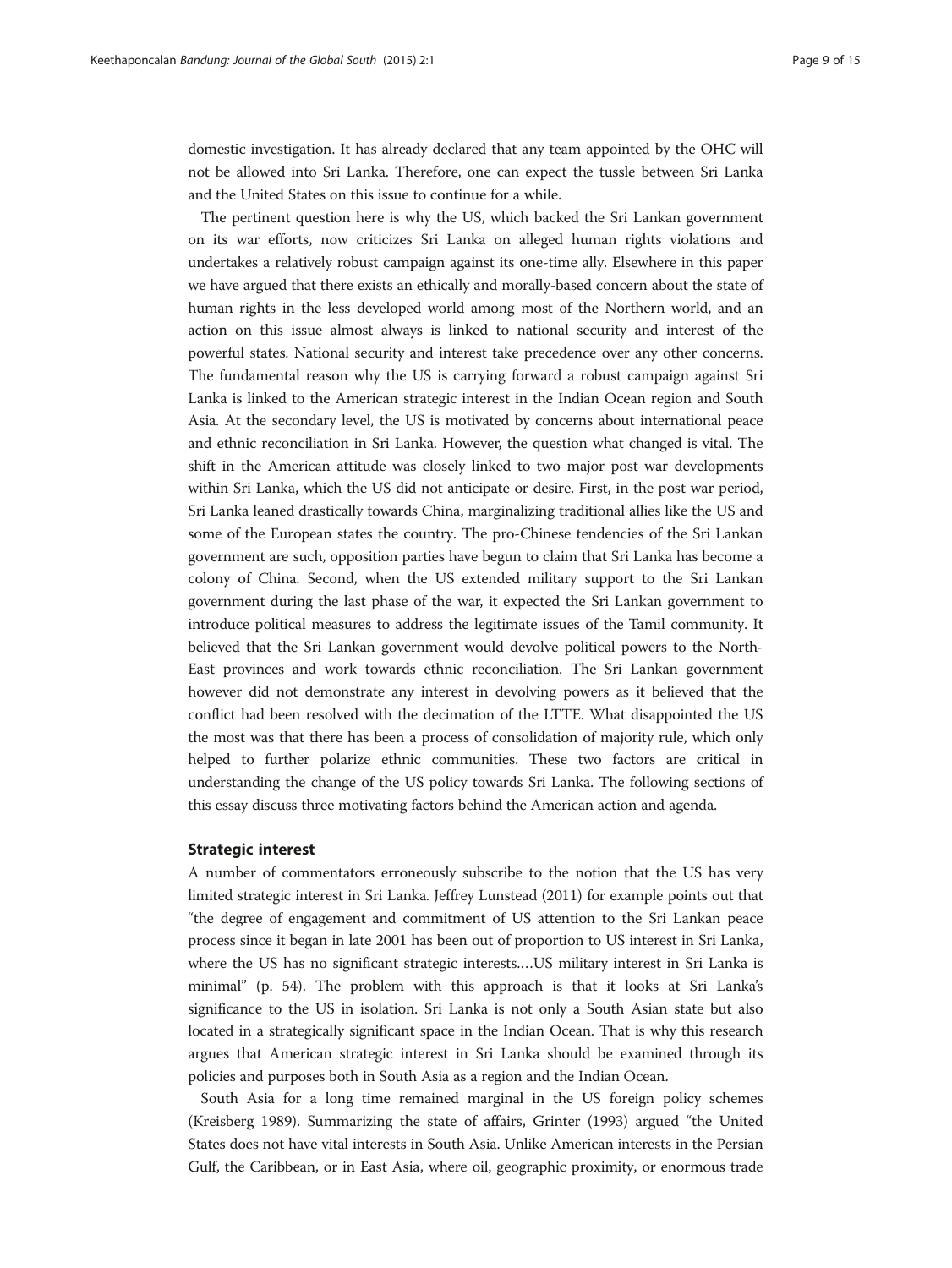define US interests, South Asia does not possess the resources, location, or markets vital to the United States. The United States, however, can and should place more attention on South Asia because of its huge size, its location between the oil rich Persian Gulf and the dynamic East Asia region, and the fact that both Pakistan and India appear to have nuclear weapons and ballistic missiles" (p. 101). For the reasons indicated by Grinter, the US seems to be paying more attention to South Asia currently. The US Assistant Secretary of State for South Asia Christina Rocca, in 2005 contended that "President Bush came to office in 2001 recognizing the growing importance of South Asia to the United States. He directed that the United States build stronger relationships with all of the countries in the region" (Rocca [2005,](#page-14-0) 99). The US Under Secretary of State for Political Affairs Nicholas Burns in 2006 declared that "South Asia is now a central focus of US foreign policy. For the first time in decades the United States views this region as increasingly vital to our core foreign policy interests" (Burns [2007,](#page-13-0) 115).

It is however, erroneous to assume that until recently the US did not pay attention to the region. The US maintained contact with major powers in the region including India, and tried to keep Pakistan under its sphere of influence through diplomatic as well as monetary means and it was also involved in major developments in the region. For instance, during the Indo-Pakistan war over Bangladesh, the US sent a fleet of war ships, the Seventh Fleet, led by its Aircraft Carrier USS Enterprise in support of Pakistan. The point is despite the limited US strategic interest in South Asia, the US strived to preserve what is generally called "primacy" in the region (Mohan [2008](#page-14-0)). The US not only was keen to maintain primacy in South Asia but also in the India Ocean region. Holmes and Yoshihara ([2008](#page-13-0)) in an essay titled China and the United States in the Indian Ocean, maintain that "lingering questions over the sustainability of *American primacy* (emphasis added) on high seas have heightened concerns about the US Navy's ability to guarantee maritime stability" in the Indian Ocean (p. 41). Green and Shearer ([2012](#page-13-0)) argued that the Indian Ocean should figure high on the US strategic priority list due to (1) the need to "maintain the Indian Ocean as a secure highway for international commerce, particularly between the oil-rich Gulf States and an economically dynamic East Asia", (2) the need "to maintain freedom of navigation through the strategic chokepoints of the Indian Ocean highway", and (3) the fact that the Ocean could become an arena for competition between India and China (p. 178-9).

Sri Lanka is located in a strategically significant place in the maritime lane between the Middle East and East Asia. Therefore, the US has an interest and presence in Sri Lanka. In fact one could argue that the US maintained "primacy" in Sri Lanka since its independence in 1948. The US was one of the major donors to the country until very recently and still maintains a broadcasting facility (Voice of America) in Sri Lanka. Sri Lanka was also keen to preserve close and cordial relations with the remaining super power. One of the consequences of the end of the war was that China's presence and influence grew rapidly in Sri Lanka, which has the potential to undermine the US presence and influence in Sri Lanka and the region. The ever increasing Chinese presence in Sri Lanka is part of China's buildup in South Asia and the Indian Ocean region Keethaponcalan [\(2015\)](#page-13-0).<sup>b</sup> The end of the war enabled the Sri Lankan government to adopt a profoundly pro-Chinese foreign policy, which worries the US. Raja Mohan [\(2008](#page-14-0)) maintains that "American primacy on the Subcontinent is in danger of being compromised by the steady expansion of Chinese influence in the region" (p. 58).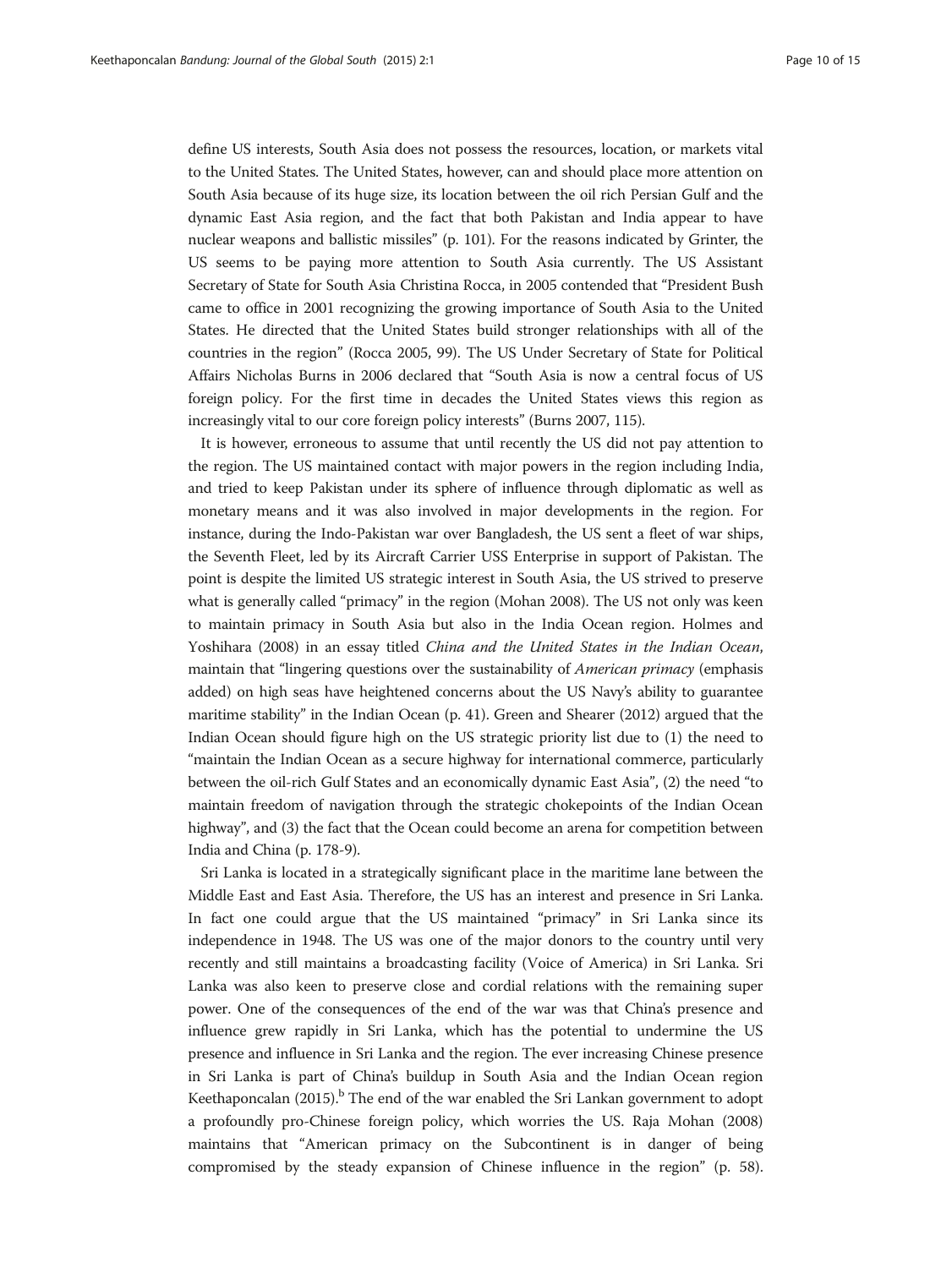Sri Lanka serves as the gateway for China to strengthen its presence in South Asia and the Indian Ocean region. It is safe to argue that the US indeed has already lost its primacy in Sri Lanka. Without the UN resolution, the super power does not have any say in the affairs of the small South Asian state. Therefore, through the UNHRC process, the US is trying to stay relevant in Sri Lanka, which is crucial to preserve its primacy in the Indian Ocean region and South Asia.

#### Sri Lankan model of conflict resolution

At the secondary level the US is keen to prevent Sri Lanka from becoming a model for conflict resolution in terms of internal armed conflicts because it believes that Sri Lanka, by the way it terminated the war, set a bad example. With the successful elimination of the LTTE, which hitherto was believed undefeatable militarily, the government of Sri Lanka and its leadership including the President began to believe and argue that Sri Lanka has provided a model for the world on how to effectively defeat terrorism. President Mahinda Rajapaksa, in his address to the Parliament immediately after the military victory, declared that "Sri Lanka has now given a beginning to the ending of terrorism in the world."<sup>c</sup> The belief that Sri Lanka, with the elimination of the LTTE, has given the world a "gift" ran deep within the Sinhala polity. For example, Mahinda Amaraweera, a junior minister in the government in a media interview proclaimed, the "President showed the world how to defeat terrorism."<sup>d</sup> What is imperative to note is that the idea of a Sri Lankan model of conflict resolution, i.e. how to defeat internal armed resistance successfully, was catching up regionally and perhaps internationally to a certain extent, as states like Pakistan and Nepal began to contemplate the Sri Lankan model, in relation to internal conflicts in their respective countries (Keethaponcalan [2012\)](#page-13-0). Internationally, several states which are facing internal armed conflicts, showed interest in learning from the Sri Lankan experience. For example, the Sri Lankan state-sponsored Galle Dialogue, an international seminar-type annual meeting, currently serves as one of the tools of this knowledge-sharing project.

What is the Sri Lankan model of conflict resolution? On this question perceptions differ greatly between domestic and international actors. The Sri Lankan government and its military leadership believe that at the core of the Sri Lankan model of conflict resolution is the unwavering determination, especially of the political leadership, to eliminate terrorism. They also believe that the commitment to civilian safety is one of the integral elements of Sri Lankan success. This was why the military assault on the LTTE was called the "humanitarian operation" by the authorities. President Rajapaksa claimed that his "troops went to this operation carrying a gun in one hand, the Human Rights Charter in the other".<sup>e</sup>

Despite the lack of disagreement on the "will of the political leadership" as a core component of the Sri Lankan model of conflict resolution, international commentators believe that the Sri Lankan approach entails broader aspects, some of which are inimical to international peace and upholding of human rights standards. According to this school of thought, the fundamental characteristic of the Sri Lankan model is the relentless military assault on the rebel controlled territories and facilities regardless of the humanitarian or human rights consequences. For example, Brad Adams, Asia director at Human Rights Watch (HRW) maintained that "Sri Lanka's self-proclaimed 'model' of counterinsurgency included repeatedly shelling civilians, targeting hospitals, and trying to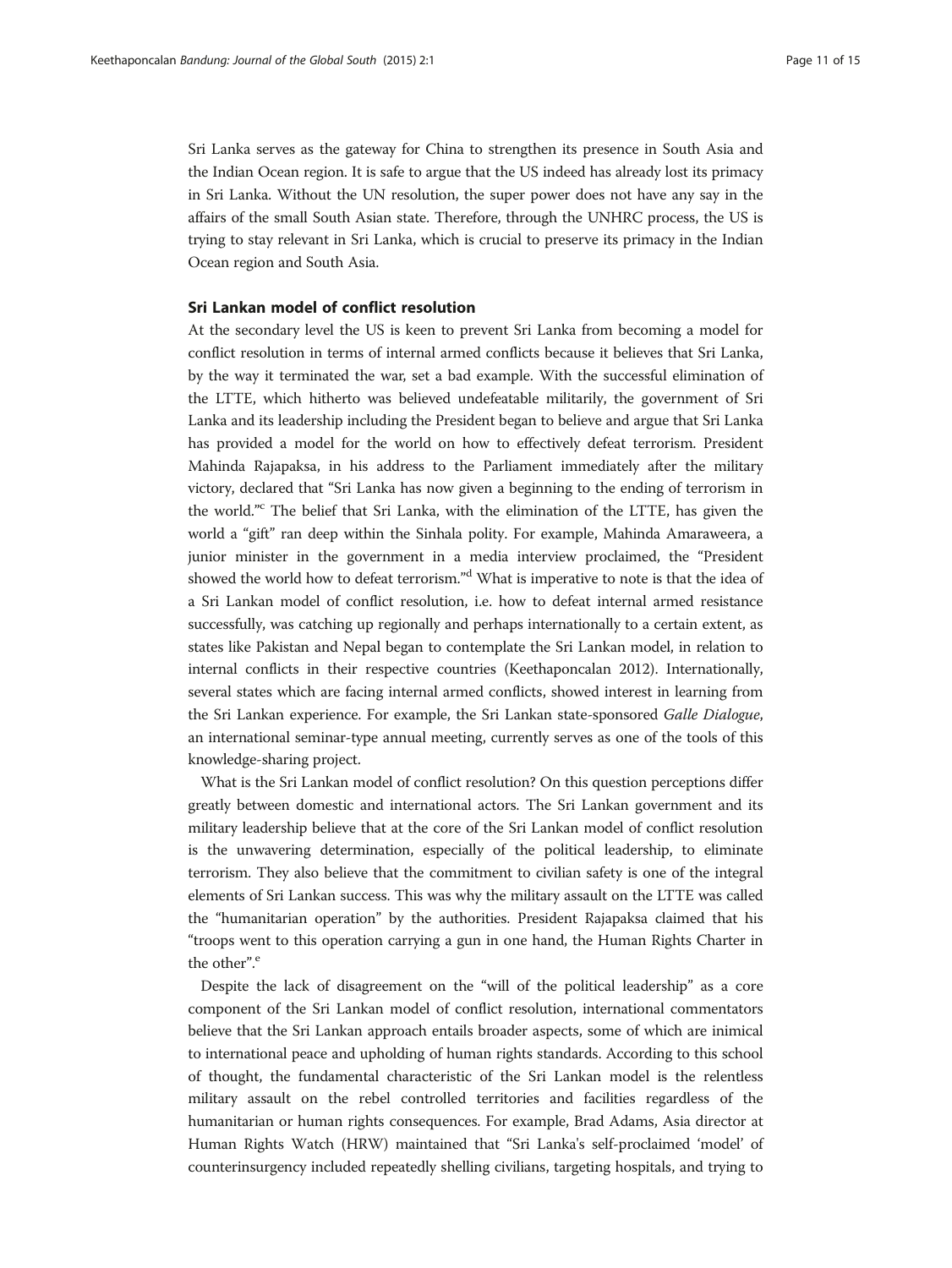prevent the world from finding out about it."<sup>f</sup> Some of the Indian commentators believe that what they call the Rajapaksa doctrine entailed the following elements; political will, ignoring international opinion, refusal to negotiate with terrorists, blackout of media and selective spread of information, complete operational freedom to field commanders, and obtaining assistance from all possible sources.<sup>g</sup> It is imperative to note that multi-barrel rockets were the primary weapon the armed forces used in the last phase of the war against the LTTE.

Although the West and the US were appreciative of the fact that the Sri Lankan armed forces managed to terminate the LTTE, they did not like the idea of Sri Lanka becoming a model for conflict resolution internationally. They believe that it will hinder international peace. Hence, the UNHRC campaign against Sri Lanka is aimed at preventing Sri Lanka from becoming an example. The West and the UNHRC believe that crimes against humanity were committed in Sri Lanka during the last phase of the war. Therefore, they do not want to see an episode of the Sri Lankan situation repeating itself elsewhere in the world. Through the UNHRC process, the North has sent a strong message to the Third World states that are tempted to try the Sri Lankan approach that there will be consequences. With or without an eventual international investigation, the Sri Lankan model has effectively been de-legitimized through the Geneva process.

#### Reconciliation

The other secondary motivation of the US is promoting ethnic reconciliation in Sri Lanka. The US and its European allies were keen supporters of peaceful resolution of the conflict and played a vital role in the last peace process. The European Union was one of the Co-Chairs of the Conference on Reconstruction and Development of Sri Lanka, which led the international support group for the peace process. The US was one of the four Co-Chairs of the Conference. The intimate US involvement in the Sri Lankan peace process led some commentators to argues that it was "out of proportion" to its strategic interest in the country (Lunstead [2011](#page-14-0), 54). As pointed out elsewhere in this paper, the US wanted to make Sri Lanka a role model for peaceful conflict resolution and following the collapse of the peace process, backed the Sri Lankan government in its military campaign against the LTTE in the belief that termination of the rebels would lead to stable peace and reconciliation. However, the way in which the war was ended and the post-war developments in this country led only to further polarization of ethnic communities.

Currently, the American schemes are designed, at least partly, to promote post-war reconciliation in Sri Lanka. The US conceives the human rights campaign in Geneva against Sri Lanka as a primary vehicle for peace and reconciliation. American spokespersons have repeatedly insisted that the US sponsored resolutions are adopted not "against" Sri Lanka, but as an assistance to promote peace and reconciliation. Sri Lanka however, firmly believes that these are conspiracies undertaken to sabotage the country's progress towards peace as imagined by the people of Sri Lanka. This is the reason why the government of Sri Lanka mobilized all resources at its disposal to resist the American campaign. The US intervention promoting an international investigation however was based on the notion that truth will lead to reconciliation. The US believes that an "international investigation" on human rights violation by both parties to the conflict will lead to the "truth", which in turn will facilitate reconciliation.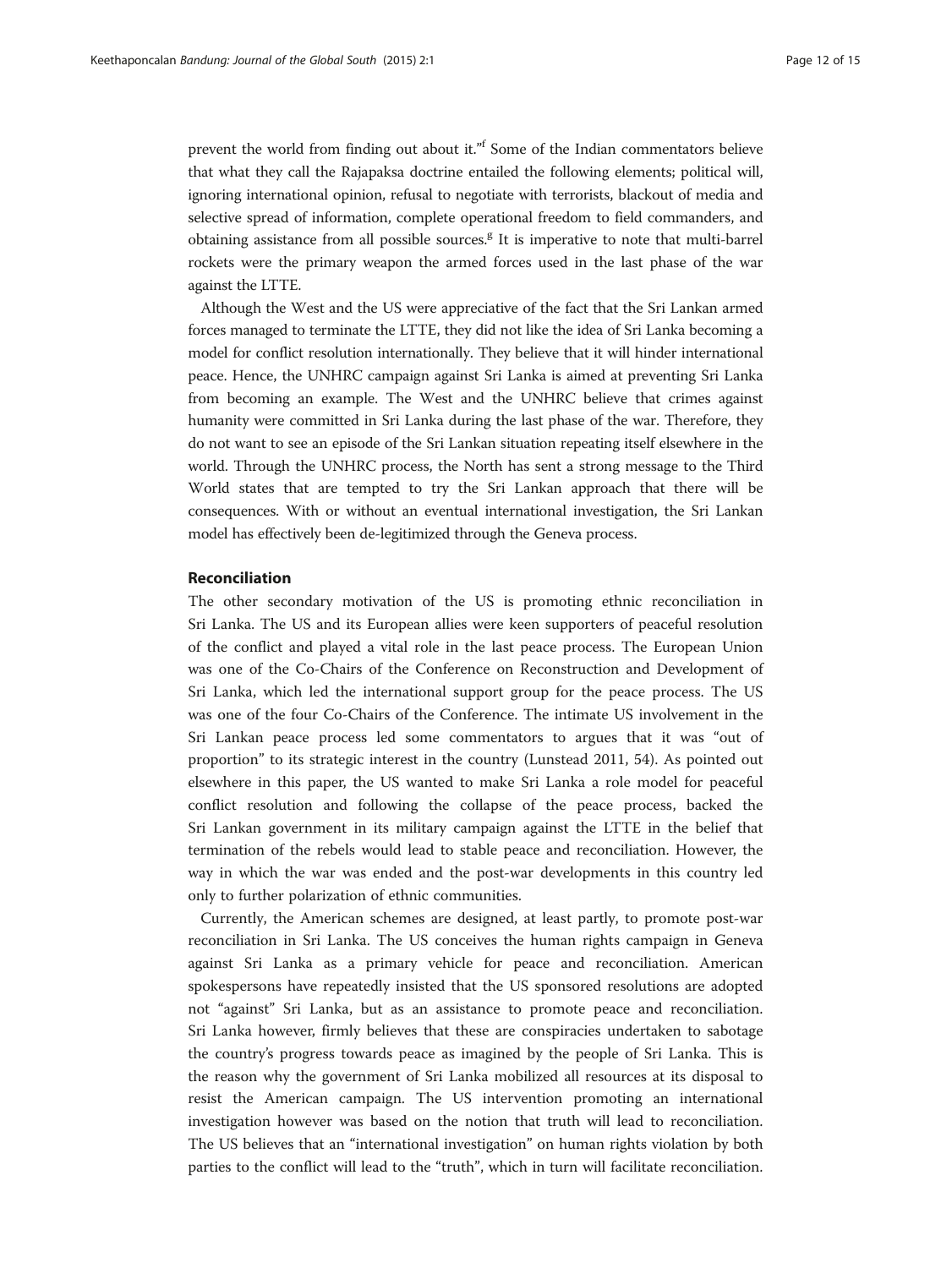This is an extremely problematic assumption given the peculiarities of the Sri Lankan society and polity.

## Conclusions

The resourceful, rich and developed North uses different tools to work with and control states in the Global South. In the recent past however, human rights have emerged as one of the new tools of foreign policies of the powerful states. A closer look at the use of human rights as a foreign policy tool indicates that Western states take up human rights issues in the Third World countries to promote their national interest. Human rights slogans become louder when they do not adversely affect their national interest despite the fact that there exists a genuine concern about human rights standards in the developing world. This concern nevertheless is a secondary factor. Most of the Western European states and the United States of America assisted and collaborated with the Sri Lankan state in its war with the LTTE. With the successful completion of the war however, most of these states, especially the United States, have become hostile to the government of Sri Lanka on the basis that crimes against humanity were committed by the warring parties. Sri Lanka's pro-Chinese foreign policy tendencies and lack of progress on ethnic reconciliation were two crucial factors which prompted the American action against Sri Lanka in the UN. Currently, the United States has been leading a human rights campaign in the United Nations Human Rights Council against Sri Lanka to promote accountability and reconciliation. This essay argues that this campaign primarily is motivated by strategic interest of the United States in South Asia and the Indian Ocean region. Through the UNHRC process, the US is trying to remain relevant in Sri Lanka. At a secondary level, the US is trying to prevent Sri Lanka from becoming a model for conflict resolution in terms of internal ethnic conflicts. The US and its Western allies believe that the approach adopted by Sri Lanka in the final stages of the war will be inimical to international peace and accepted human rights standards. Thus far the US strategy in the UNHRC has clearly demonstrated the problems and weaknesses of the Sri Lankan model of conflict resolution. The Northern states that are challenging Sri Lanka in the UNHRC also believe that the Geneva process may help transform the sociopolitical condition of the minority communities in Sri Lanka leading to ethnic reconciliation. The present approach allows the US to be relevant in Sri Lankan affairs and at the same time be critical of the human rights situation. However, if and when there is a conflict between the primary and secondary motivations American strategic interest will take precedence over peace and reconciliation, and its policies and attitude towards Sri Lanka could also transform.

### Endnotes

<sup>a</sup>The Lessons Learnt and Reconciliation Commission (LLRC) was a local mechanism set up by the Sri Lankan government to mitigate international criticism on alleged human rights violations by the Sri Lankan armed forces during the last phase of the war. Although problematic, the LLRC made a series of recommendations to promote peace and reconciliation in Sri Lanka. Members of the Tamil community viewed these recommendations as too little too late.

<sup>b</sup>This essay entails an in-depth analysis of the causes, nature and characteristics of the Chinese buildup in Sri Lanka.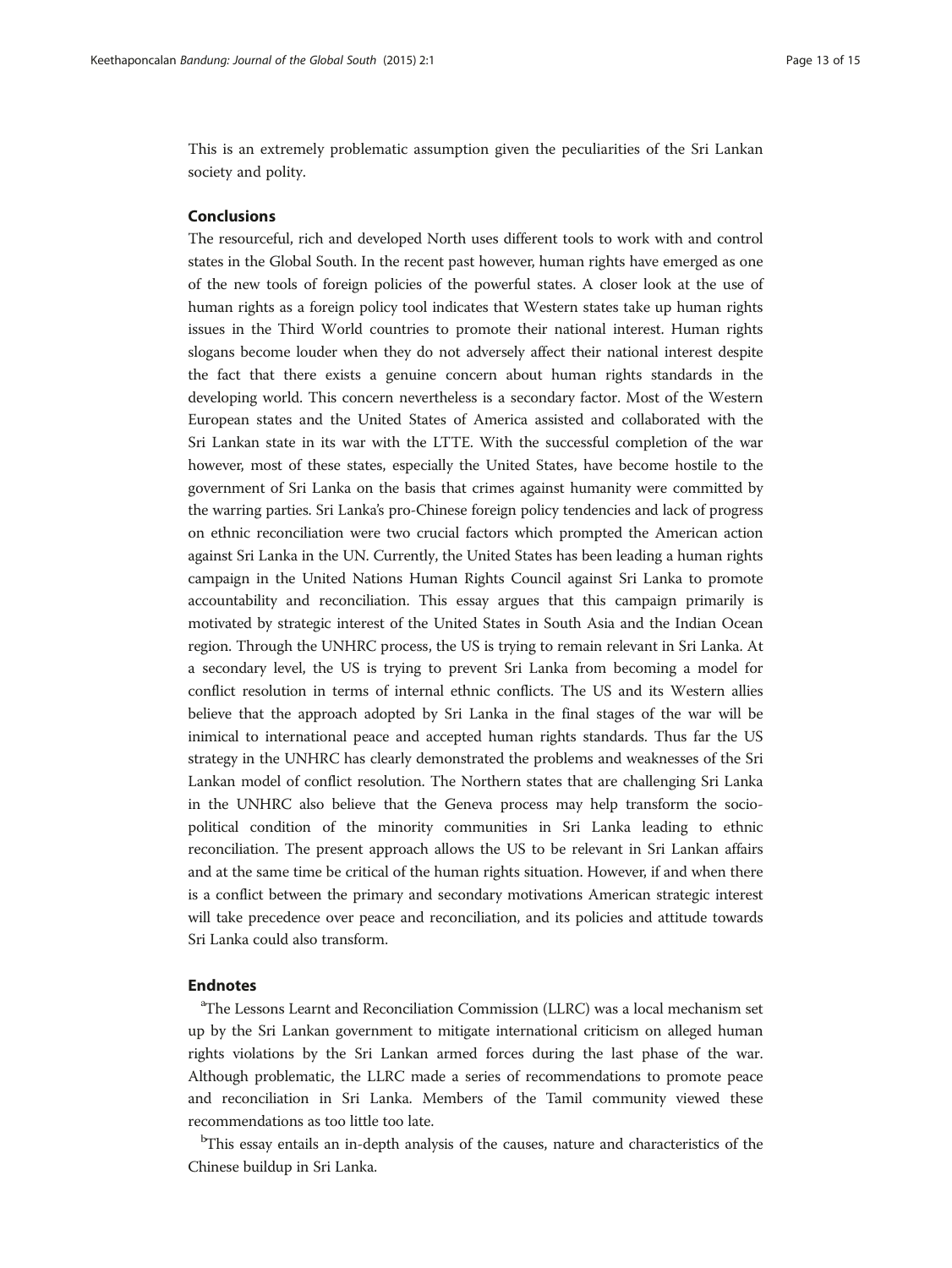<span id="page-13-0"></span><sup>c</sup>President's Speech to Parliament on Defeat of LTTE. Available at [http://www.satp.org/](http://www.satp.org/satporgtp/countries/shrilanka/document/papers/president_speech_parliament_defeatofLTTE.htm) [satporgtp/countries/shrilanka/document/papers/president\\_speech\\_parliament\\_defeatof](http://www.satp.org/satporgtp/countries/shrilanka/document/papers/president_speech_parliament_defeatofLTTE.htm) [LTTE.htm](http://www.satp.org/satporgtp/countries/shrilanka/document/papers/president_speech_parliament_defeatofLTTE.htm).

<sup>d</sup>President Showed the World How to Defeat Terrorism - Minister Amaraweera, Daily News, March 26, 2014. Available at [http://www.dailynews.lk/?q = features/president](http://www.dailynews.lk/?q=features/president-showed-world-how-defeat-terrorism-minister-amaraweera)[showed-world-how-defeat-terrorism-minister-amaraweera.](http://www.dailynews.lk/?q=features/president-showed-world-how-defeat-terrorism-minister-amaraweera)

e President's Speech to Parliament on Defeat of LTTE. Available at [http://www.satp.org/](http://www.satp.org/satporgtp/countries/shrilanka/document/papers/president_speech_parliament_defeatofLTTE.htm) [satporgtp/countries/shrilanka/document/papers/president\\_speech\\_parliament\\_defeatof](http://www.satp.org/satporgtp/countries/shrilanka/document/papers/president_speech_parliament_defeatofLTTE.htm) [LTTE.htm](http://www.satp.org/satporgtp/countries/shrilanka/document/papers/president_speech_parliament_defeatofLTTE.htm).

f Sri Lanka: Military Conference to Whitewash War Crime. Available at [http://www.hrw.](http://www.hrw.org/news/2011/05/23/sri-lanka-military-conference-whitewash-war-crimes) [org/news/2011/05/23/sri-lanka-military-conference-whitewash-war-crimes](http://www.hrw.org/news/2011/05/23/sri-lanka-military-conference-whitewash-war-crimes).

<sup>g</sup>Fundamentals of Victory Against Terror, Sri Lanka Example. Available at [http://www.](http://www.priu.gov.lk/news_update/Current_Affairs/ca200908/20090825fundamentals_of_victory.htm) [priu.gov.lk/news\\_update/Current\\_Affairs/ca200908/20090825fundamentals\\_of\\_victory.htm](http://www.priu.gov.lk/news_update/Current_Affairs/ca200908/20090825fundamentals_of_victory.htm).

The author declares that he has no competing interests.

#### Authors' contributions

Chair of Conflict Resolution Department of Salisbury University in Maryland, author of numerous publications on Sri Lanka and South Asia, served as a researcher and a consultant for several international organizations, formerly professor of Political Science and head of department of Political Science and Public Policy at the University of Colombo. The author read and approved the final manuscript.

#### Received: 4 November 2014 Accepted: 7 November 2014 Published online: 05 February 2015

#### **References**

- Ayoob, Mohammed. 2007. Challenging hegemony: political islam and the north-south divide. International Studies Review 9: 629–643.
- Bessa, Thais. 2009. From political instruments to protection tool? resettlement of refugees and north- south relations. Refugee 26(1): 91–100.
- Blanton, Shannon Lindsey. 2005. Foreign policy in transition? human rights, democracy, and U.S. Arms exports. International Studies Quarterly 49: 647–667.
- Burns, Nicholas R. 2007. United states policy in South Asia. DISAM Journal of International Security Assistance Management: 115–122. April 2007
- European, Communities. 1998. The Future of North South Relations, Towards Sustainable Economic Development. New York: St. Martin's Press.
- Cook, Robin. 2002. Putting principle into practice: the role of human rights in foreign policy. Cambridge Review of International Affairs 15(1): 45–51.
- Elnur, Ibrahim. 2003. 11 September and the widening North-South Gap: root causes of terrorism in the global order. Arab Studies Quarterly 25(1&2): 57–70.

Forsythe, David P. 1980. American foreign policy and human rights: rhetoric and reality. Universal Human Rights 2(3): 35–53. Forsythe, David P. 2002. US foreign policy and human rights. Journal of Human Rights 1(4): 501–521.

- Green, Michael J, and Andrew Shearer. 2012. Defining U.S Indian ocean strategy. The Washington Quarterly 35(2): 175–189. Grinter, Lawrence E. 1993. The United States and South Asia: new Challenge, new Opportunities, 101–119. Asian Affairs: An American Review.
- Haider, Zaglul. 2011. Canadian policy towards Bangladesh: how does the north look at the South? African and Asian Studies 10: 281–305.
- Holmes, James R, and Toshi Yoshihara. 2008. China and the United States in the Indian ocean. Naval War College Review 61(3): 41–60.

Horowitz, David. 1996. Hemispheres North & South: Economic Disparity among Nations. Baltimore, MD: John Hopkins Press. Hurrell, Andrew, and Sandeep Sengupta. 2012. Emerging powers, North – South relations and global climate politics. International Affairs 3: 463–484.

Jacob, Merle, and Bjorn-Ola Linner. 2005. From Stockholm to Kyoto and beyond: a review of the globalization of global warming policy and North-South relations. Globalization 2(3): 403–415.

Keethaponcalan, SI. 2012. A turning point. South Asia Global Affairs: 36–37.

Keethaponcalan, SI. 2015. Dragon in the teardrop: regional dynamics of increasing Chinese presence in Sri Lanka. In Global China: Internal and External Reaches, 319–339. New Jersey: World Scientific Publishers.

King, Toby. 1999. Human rights in European foreign policy: success or failure for post-modern diplomacy. European Journal of International Law 10(2): 313–337.

Kreisberg, Paul. 1989. The United States, South Asia and American interests. Journal of International Affairs 43(1):83–95. Lees, Nicholas. 2012. The dimensions of the divide: vertical differentiations, international inequality and north-south

stratification in international relations theory. Cambridge Review of International Affairs 25(2): 209–230. Luard, Evan. 1980. Human rights and foreign policy. International Affairs 56 94: 579–606.